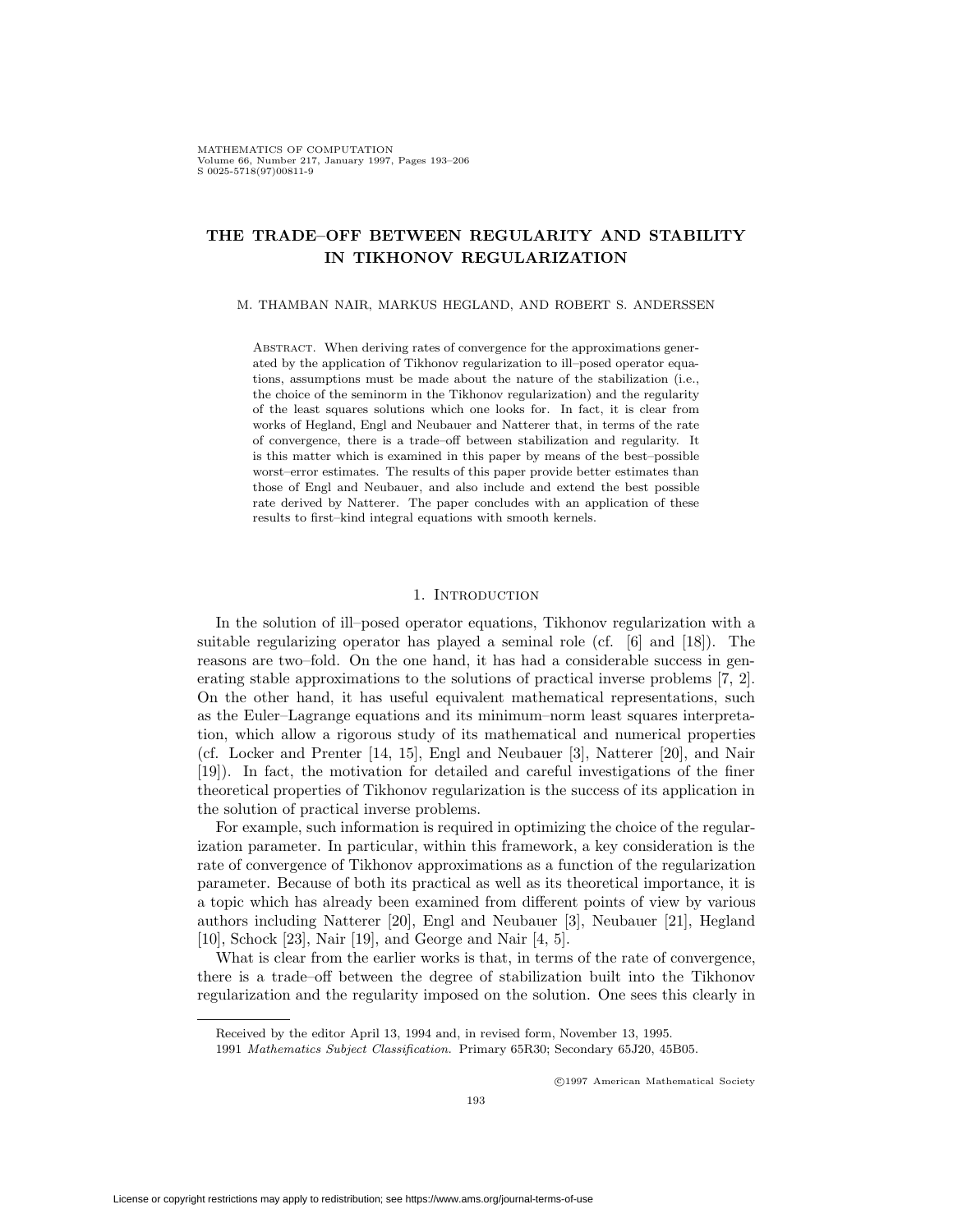the work of Hegland [10], as well as Engl and Neubauer [3], though the nature of the trade–off, which is the focus of this paper, is not explicitly explored.

# 2. Preliminaries

In this section, we introduce basic concepts and notation used throughout the paper.

We always let  $K: X \to Y$  denote a bounded linear operator between Hilbert spaces X and Y with its range  $R(K)$  not necessarily closed in Y. As the canonical ill–posed problem to which Tikhonov regularization will be applied, we consider the operator equation

$$
(1) \t\t Kx = y, \t y \in Y.
$$

Furthermore, we let  $L$  denote a densely defined closed linear operator with domain  $D(L) \subset X$  and range  $R(L) \subset Z$ , where Z is also a Hilbert space. Tikhonov regularization, with regularizing operator  $L$ , applied to  $(1)$ , is defined variationally as the problem of minimizing, for  $\alpha > 0$  (cf. [25]), the Tikhonov functional  $G_{\alpha}$ defined by

$$
G_{\alpha}(x) := \|Kx - y\|^2 + \alpha \|Lx\|^2, \quad x \in D(L).
$$

The Euler–Lagrange equation or regularized equation formulation of Tikhonov regularization is

$$
(2) \t\t\t\t(K^*K + \alpha L^*L)x_\alpha = K^*y,
$$

where  $x_{\alpha}$  denotes, for a fixed value of the *regularization parameter*  $\alpha$  and the regularizing operator  $L$ , the Tikhonov regularization solution of  $(1)$ . Any minimizer of  $G_{\alpha}$  also solves the Euler-Lagrange equation, and is, thus, an element of  $D(L^*L)$ , and conversely, any solution of the Euler-Lagrange equation minimizes  $G_{\alpha}$  (cf. Locker and Prenter [14]).

For  $L = I$ , equation (2) is uniquely solvable, and, if  $y \in D(K^{\dagger})$ , the domain of the Moore–Penrose inverse  $K^{\dagger}$ , then  $x_{\alpha} \to \hat{x}$  as  $\alpha \to 0$ , where  $\hat{x} := K^{\dagger}y$  is the minimum–norm least squares solution of (1) (cf. Groetsch [6]).

From a practical point of view, however, it is more appropriate to seek the least squares solution  $x_0$  which minimizes the seminorm  $||Lx||$  for  $L \neq I$  (cf. Varah [27]); i.e., one looks for  $x_0$  such that

$$
x_0 \in S_y := \{ x \in D(L) \mid ||Kx - y|| \le ||Ku - y||, \forall u \in D(L) \}
$$

and

$$
||Lx_0|| \le ||Lx|| \quad \text{for all} \ \ x \in S_y.
$$

In applications,  $K$  is often a compact integral operator with a nondegenerate kernel, and  $L$  a differential operator (cf. [15]).

Choices for the regularizing operator  $L$ , different from  $I$ , were suggested in the earliest papers discussing regularization [22]. Practical computations show that this approach can lead to smaller errors in some cases [26]. For special choices of L, theoretical improvements in convergence were established by Natterer [20]. A parameter choice strategy for such situations was proposed by Neubauer [21]; but, such deliberations do not cover the use of general differential regularizers  $L$  for the solution of first–kind integral equations with very smooth kernels (such as Fujita's equation [16]). Nevertheless, this situation has been examined by Hegland [10].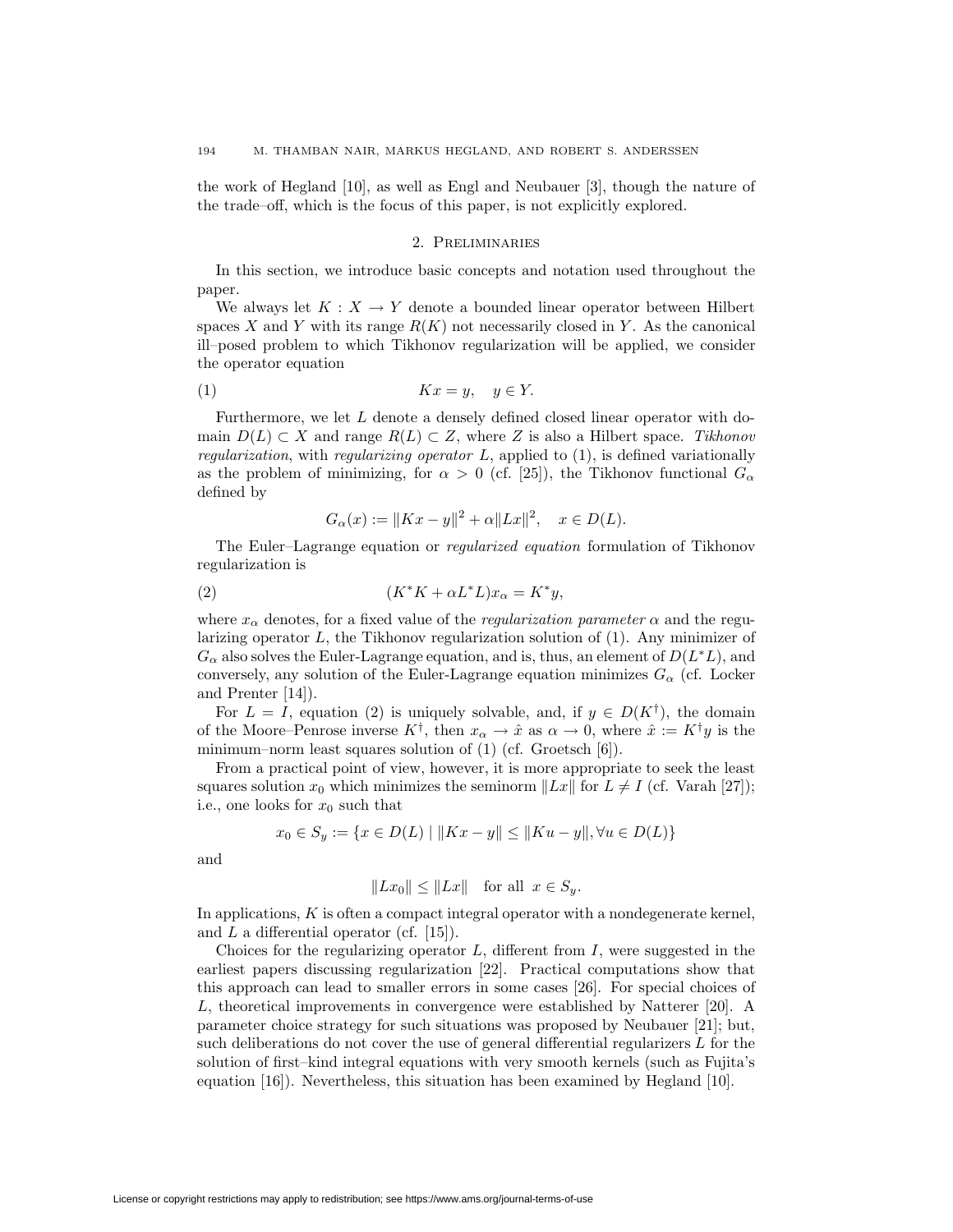If the data y is only known approximately as  $y^{\delta}$ , with  $||y - y^{\delta}|| \leq \delta$ ,  $\delta > 0$ , then one must solve

(3) 
$$
(K^*K + \alpha L^*L)x_{\alpha}^{\delta} = K^*y^{\delta}
$$

instead of (2). Here, the choice of the regularization parameter  $\alpha$  (depending on δ and possibly  $y<sub>δ</sub>$ ) is important, for, in general, the family  $\{x<sup>δ</sup><sub>α</sub>\}<sub>α>0</sub>$  need not be bounded. As an example, consider a K such that  $R(K)$  is not closed and  $L = I$ . In this case, the family  $\{(K^*K + \alpha I)^{-1}K^*\}_{\alpha > 0}$  is not uniformly bounded. It can then be seen from the Uniform Boundedness Principle, that, for each  $\delta > 0$ , there exists  $y^{\delta} \in Y$  with  $||y - y^{\delta}|| \leq \delta$  such that  $\{x_{\alpha}^{\delta}\}_{{\alpha} > 0}$  is not bounded in X.

Practical considerations suggest that it is desirable to choose the regularization parameter  $\alpha$  during the computation of  $x_{\alpha}^{\delta}$ , using a so-called a posteriori method, rather than an a priori method based on  $\delta$  only (cf. [1]). In fact, we will use a modified form of a method suggested by Schock [23] for the case  $L = I$ , where  $\alpha$  is computed to satisfy

(4) 
$$
||Kx_{\alpha}^{\delta} - y^{\delta}|| = \frac{\delta^{p}}{\alpha^{q}}, \quad p > 0, q > 0.
$$

Convergence for this method has been further investigated by Nair [19], and by George and Nair [4, 5]. Below, this analysis is extended to a more general class of L.

In this paper, the error in a Tikhonov regularization approximation is compared with the best possible worst error

$$
E_M(\rho, \delta) := \inf_R \sup \{ ||x - R(y^{\delta}, \delta)|| \mid x \in D(M), y^{\delta} \in Y; \qquad ||Mx|| \le \rho, ||Kx - y^{\delta}|| \le \delta \}.
$$

The infimum runs over all *reconstruction algorithms*  $R: Y \times (0, \delta_0] \to X$  for some  $\delta_0 > 0$ , where M is a densely defined linear operator related to L with domain  $D(M) \subset X$  which specifies the 'smoothness' of the solution in some sense.

No regularization method and parameter choice is able to get errors of order less than  $E_M(\rho, \delta)$  for a particular M and  $\rho$ .

It is proved in Micchelli and Rivlin [17] that

(5) 
$$
e_M(\rho,\delta) \le E_M(\rho,\delta) \le 2 e_M(\rho,\delta),
$$

where

$$
e_M(\rho,\delta) := \sup\{\|x\| \mid x \in D(M), \|Mx\| \le \rho, \|Kx\| \le \delta\}.
$$

A method for obtaining approximations  $x^{\delta} := R(\delta, y^{\delta})$  to  $x_0$  corresponding to a reconstruction algorithm  $R$ , is said to be an *optimal–order regularization method*, with respect to an operator  $M$ , if one has

$$
||x_0 - x^{\delta}|| = O(e_M(\rho, \delta))
$$

for all  $x_0 \in D(M)$ , with  $||Mx_0|| \leq \rho$ .

The above quantity  $e_M(\rho, \delta)$  should be compared with the worst error that a regularization method, using a specific regularization operator, can generate under the most favorable smoothness conditions. Estimates of this kind are well known for the case  $L = I$  and are representative of the *saturation phenomena* discussed in [8].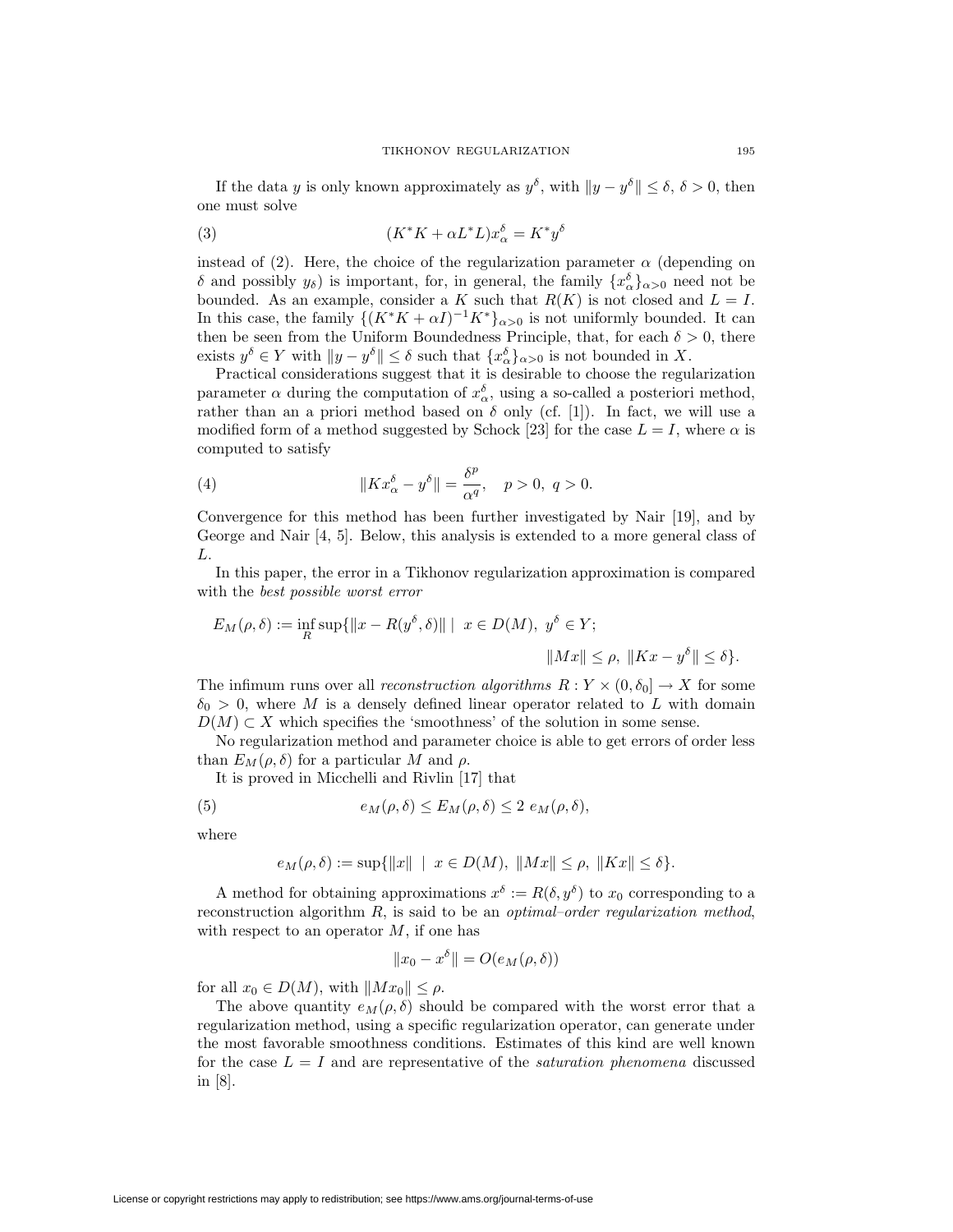## 3. Solvability of the regularized equation

In order to guarantee the unique solvability of the regularized equations (2) and (3), we assume that the following completion condition (cf. Morozov [18, p.3])

(6) 
$$
||Kx||^2 + ||Lx||^2 \ge \gamma ||x||^2, \quad x \in D(L),
$$

holds for some  $\gamma > 0$ .

In fact, we derive the following result, which is similar to that obtained by Locker and Prenter [14].

**Proposition 3.1.** If the completion condition (6) holds, then

- (i)  $(u, v)_* := (Ku, Kv) + (Lu, Lv)$ , with  $u, v \in D(L)$ , defines a complete inner product on  $D(L)$ , and
- (ii) for every  $\alpha > 0$ , the operator  $K^*K + \alpha L^*L$  is a closed, self-adjoint and bijective linear operator with domain  $D(L^*L)$ , and its inverse is a bounded linear operator.

*Proof.* (i) The completion condition (6) implies the positive definiteness of  $(\cdot, \cdot)_*,$ and the remaining axioms for  $(\cdot, \cdot)_*$  to be an inner product follow from its definition.

It remains to show that any Cauchy sequence with respect to the norm  $\|\cdot\|_*$ , defined by

$$
||x||_* := \sqrt{(x,x)_*}, \quad x \in D(L),
$$

converges. If  $(x_n)$  is a Cauchy sequence with respect to the norm  $\|\cdot\|_*$ , then it follows that  $(Kx_n)$  and  $(Lx_n)$  are both Cauchy sequences, in the Hilbert spaces Y and Z, respectively. By the completion condition  $(6)$ ,  $(x_n)$  is a Cauchy sequence in X. Thus, there exist limits of these three sequences, which can be defined formally as

$$
x_n \to x
$$
,  $Kx_n \to y$  and  $Lx_n \to z$ ,  $x \in X$ ,  $y \in Y$ ,  $z \in Z$ .

Since K is bounded,  $Kx = y$  and, as L is closed,  $x \in D(L)$  and  $Lx = z$ . Thus,  $(x_n)$ converges to x with respect to the norm  $\|\cdot\|_*$ .

(ii) Now, we observe (cf. [12]) that the operator  $L^*L$  is closed and self-adjoint, and  $K*K$  is bounded and self-adjoint, and so the operator  $K*K + \alpha L*L : D(L*L) \rightarrow X$ is also closed and self-adjoint.

Then, from the completion condition (6) and the Schwarz inequality we have

$$
||(K^*K + \alpha L^*L)x||||x|| \ge ((K^*K + \alpha L^*L)x, x)
$$
  
=  $||Kx||^2 + \alpha ||Lx||^2$   
 $\ge \gamma \min\{1, \alpha\} ||x||^2.$ 

Thus, the self-adjoint operator  $K*K+\alpha L*L$  is bounded below, so that, by standard arguments, it follows that it is bijective, and its inverse is a bounded linear operator  $\Box$ from X onto  $D(L^*L)$ .

Locker and Prenter [14] derive their results under the assumption that

- (i)  $N(K) \cap N(L) = \{0\};$
- (ii)  $R(L)$  is closed;
- (iii) there exists a  $\gamma_0 > 0$  such that

$$
||Kx|| \ge \gamma_0 ||x|| \quad \text{for all} \quad x \in N(L).
$$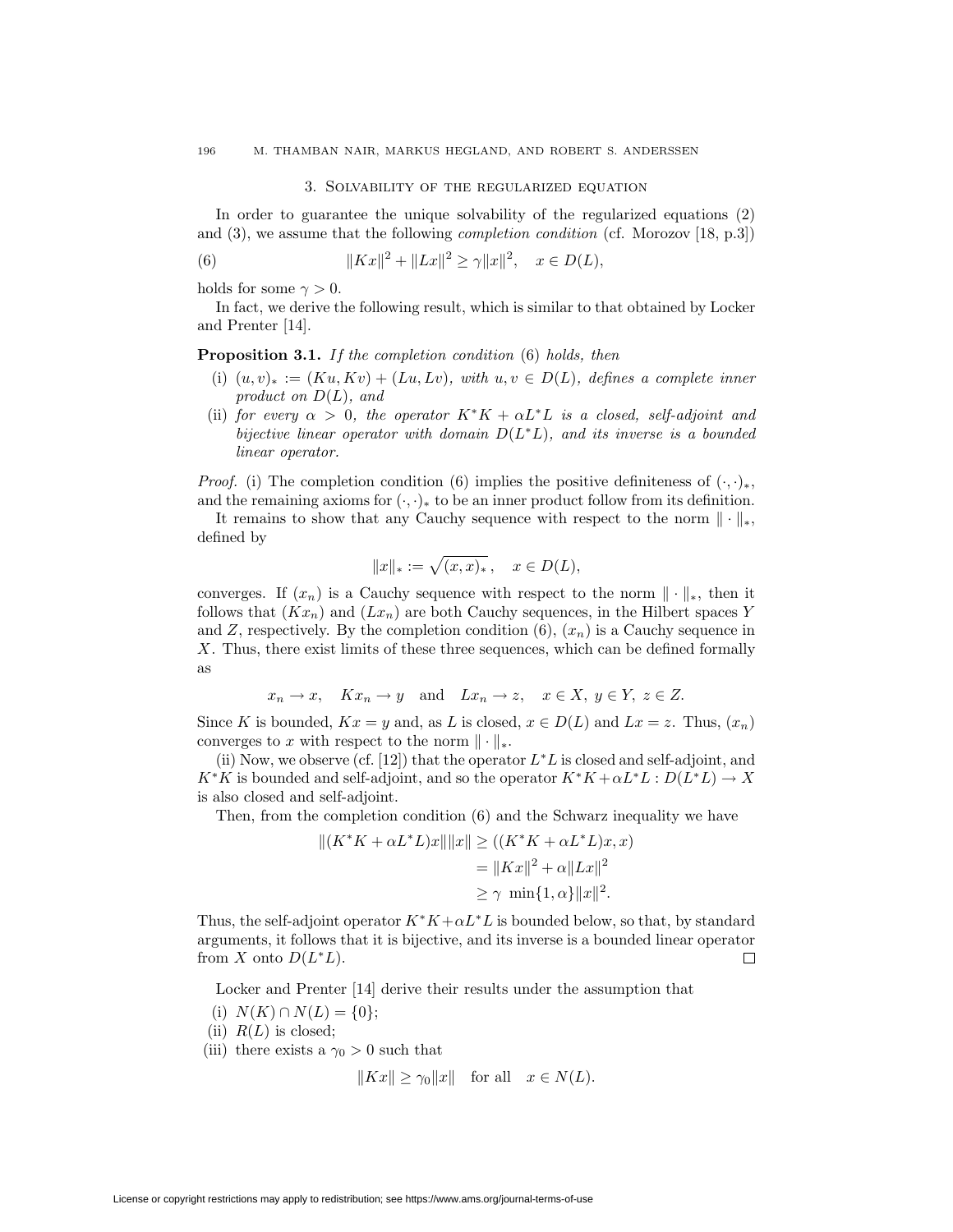In the sequel, we will call these conditions the Locker-Prenter conditions. The next proposition explores the interrelationship between the completion condition and the Locker-Prenter conditions.

**Proposition 3.2.** If the Locker-Prenter conditions (i), (ii), (iii) hold, then the completion condition (6) holds as well for some  $\gamma > 0$ . On the other hand, if the completion condition (6) holds, then the Locker-Prenter conditions (i) and (iii) hold.

*Proof.* The operator F with  $Fx := (Kx, Ly) \in Y \times Z$  maps  $D(L)$  into the product space  $Y \times Z$ , which is a Hilbert space with respect to the induced inner product.

Under the conditions (i),(ii), (iii), it can be seen (as in [14, Lemma 5.1]) that  $F$  is an injective closed linear operator with its range  $R(F)$  closed in  $Y \times Z$ . Therefore, the inverse operator  $F^{-1}$  :  $R(F) \rightarrow X$  is a closed linear operator between the Hilbert spaces  $R(F)$  and X, so that, by the Closed Graph Theorem,  $F^{-1}$  is a bounded linear operator; i.e., there exists a constant  $c > 0$  such that  $||F^{-1}(Fx)|| \leq$  $c||Fx||, x \in D(L);$  i.e.,  $\gamma ||x||^2 \leq ||Kx||^2 + ||Lx||^2, x \in D(L)$ , where  $\gamma = 1/c^2$ .

Starting from (6), the Locker-Prenter conditions (i) and (iii) are obvious consequences. 口

Remark. The Locker-Prenter condition (ii) is not a natural consequence of (6).

Clearly,  $(6)$  is satisfied if L is bounded below, which occurs when L is a strictly positive definite and self-adjoint operator with  $X = Z$ .

In view of Proposition 3.1, let  $(\cdot, \cdot)_*$  be the inner product and  $\|\cdot\|_*$  be the corresponding norm on  $D(L)$  defined by

$$
(u, v)_* := (Ku, Kv) + (Lu, Lv), \quad u, v \in D(L),
$$

and

$$
||x||_* := (||Kx||^2 + ||Lx||^2)^{\frac{1}{2}}, \quad x \in D(L),
$$

respectively. Let  $X_*$  be the Hilbert space  $D(L)$  with the inner product  $(\cdot, \cdot)_*$  and let

$$
A: X_* \to Y \quad \text{be defined by} \quad Ax = Kx, \ x \in X_*;
$$

i.e., A is the restriction of K to the space  $D(L)$  with inner product  $(\cdot, \cdot)_*$ . Let  $A^{\sharp}$ and  $L^{\sharp}$  be the adjoints of  $A: X_* \to Y$  and  $L: X_* \to Z$ , respectively. It is shown in Locker and Prenter [14] that, on their respective domains,

(7)

$$
A^{\sharp} = (K^*K + L^*L)^{-1}K^*, \quad L^{\sharp} = (K^*K + L^*L)^{-1}L^* \quad \text{and} \quad A^{\sharp}A + L^{\sharp}L = I.
$$

As usual, the Moore–Penrose inverse of  $A: X_* \to Y$  will be denoted by  $A^{\dagger}$ . Note that, in general,  $A^{\dagger} \neq K^{\dagger}$ .

## 4. Earlier work

In this section, we revisit some recent results on optimal–order methods. The choice of the regularizing operator imposes restrictions on the convergence rate. It is shown in [6, 24] that, for  $L = I$ , the best possible convergence rate is  $||x_{\alpha}^{\delta} - x_0|| =$  $O(\delta^{2/3})$ , and that this can be obtained if  $x_0 \in R(K^*K)$  and  $\alpha = c\delta^{2/3}$  for some constant  $c > 0$ . If  $x_0 \in R((K^*K)^{\nu})$  with  $\nu > 1$ , the same rate holds, while, for  $\nu < 1$ , it is smaller (cf. [6, 24]).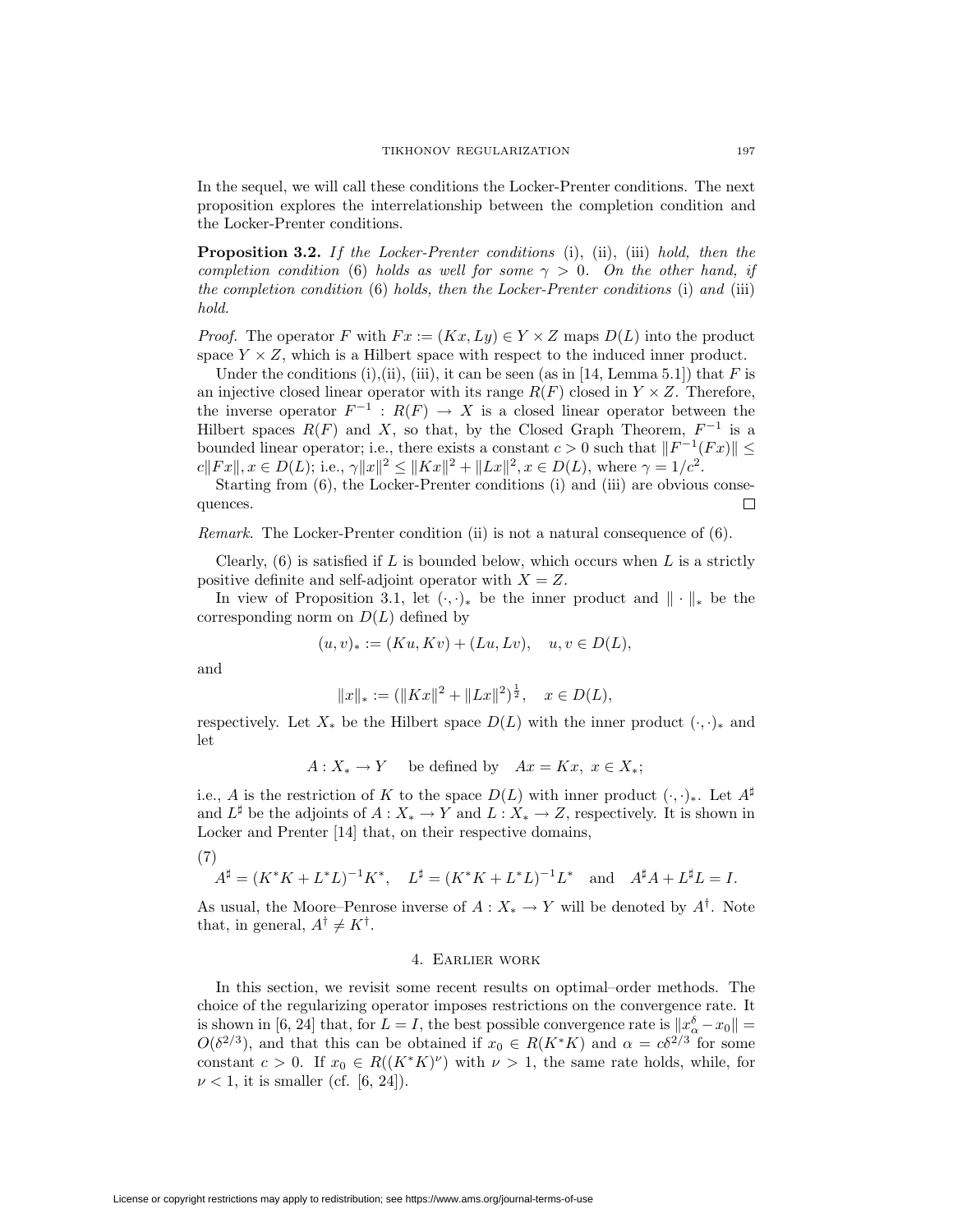For compact, nondegenerate K, Tikhonov regularization, with  $L = I$  and  $x_0 \in$  $R(K^*K)$ , is optimal with respect to  $M = (K^*K)^{\dagger}$ , since

$$
e_M(\rho,\delta) = O(\delta^{2/3}).
$$

However, when  $x_0 \in R((K^*K)^{\nu}), M = [(K^*K)^{\dagger}]^{\nu}$ , and  $\nu \geq 1$ , one obtains

$$
e_M(\rho,\delta) = O(\delta^{2\nu/(2\nu+1)}),
$$

while, for other  $M$ , one can achieve even higher rates (cf. Hegland [10]). In such situations, Tikhonov regularization, with  $L = I$ , does not have optimal convergence rates. Nevertheless, optimality can be achieved through an appropriate choice of the regularizing operators (cf. [9, 10]).

An example of Tikhonov regularization having optimal convergence rates was given by Natterer [20]. He considered the case  $Z = X$  and  $L = T^k$ ,  $k > 0$ , where  $T: D(T) \to X$  is a densely defined strictly positive definite and self-adjoint operator. Furthermore, he assumed that there exist positive reals  $\gamma_1$  and  $\gamma_2$  such that

(8) 
$$
\gamma_1 \|x\|_{-a} \le \|Kx\| \le \gamma_2 \|x\|_{-a}, \quad x \in X,
$$

for some positive real a. Here,  $||x||_r := ||T^r x||$ ,  $x \in D(T^r)$ , for real r. Taking  $H_r$  to be the Hilbert space obtained through the completion of  $\bigcap_{i=1}^{\infty} D(T^i)$  with respect to the norm  $x \mapsto ||x||_r$ , Natterer proved the following result.

**Theorem 4.1** (Natterer [20]). If  $x_0 \in H_s$  with  $||x_0||_s \le \rho$ ,  $s \le 2k + a$  and  $\alpha = c(\frac{\delta}{\rho})^{\frac{2(a+k)}{a+s}}, \textit{then}$ 

$$
||x_0 - x_\alpha^\delta|| = O(\delta^{\frac{s}{a+s}}).
$$

In particular, if  $s = 2k + a$ , then

$$
||x_0 - x_\alpha^{\delta}|| = O(\delta^{\frac{a+2k}{2a+2k}}).
$$

The above estimate of Natterer is optimal with respect to the choice  $M = T<sup>s</sup>$ , as it is known, for this case, that  $e_M(\rho, \delta) = O(\delta^{\frac{s}{a+s}})$ . Note that, in the above result, an a priori parameter choice was used. Neubauer [21] suggested an a posteriori method which leads to the above result of Natterer. A similar result using an a posteriori choice can be found in [9]. Thus, for  $x \in R((K^*K)^{\nu})$  (e.g.,  $T = [(K^*K)^{\frac{1}{2}}]^{\dagger}$ ), s = 2ν and a = 1, the order is  $O(\delta^{2\nu/(2\nu+1)})$  if  $k \ge \nu - 0.5$ . This is achieved by imposing minimal 'smoothness' on the regularizing operator L. However, by choosing a smoother operator, the convergence rate governed by the smoothness of the data is maintained. This idea was further pursued by Hegland [10] and has led to a method which gives optimal convergence rates for all  $\nu > 0$ .

**Theorem 4.2** (Hegland [10]). Let K be compact with singular value decomposition  $K = \sum_{i=0}^{\infty} \sigma_i u_i \otimes v_i$ . Furthermore, let

$$
L = \sum_{i=0}^{\infty} (\sigma_0/\sigma_i)^{\log(i)} v_i \otimes v_i
$$

and  $\alpha$  be chosen such that  $||Kx_{\alpha}^{\delta} - y^{\delta}|| = 2\delta$ . Then, for any  $\nu > 0$  and  $x \in$  $R((K^*K)^{\nu})$ , one has optimal convergence, i.e.,

$$
||x_0 - x_{\alpha}^{\delta}|| = O(\delta^{2\nu/(2\nu+1)}).
$$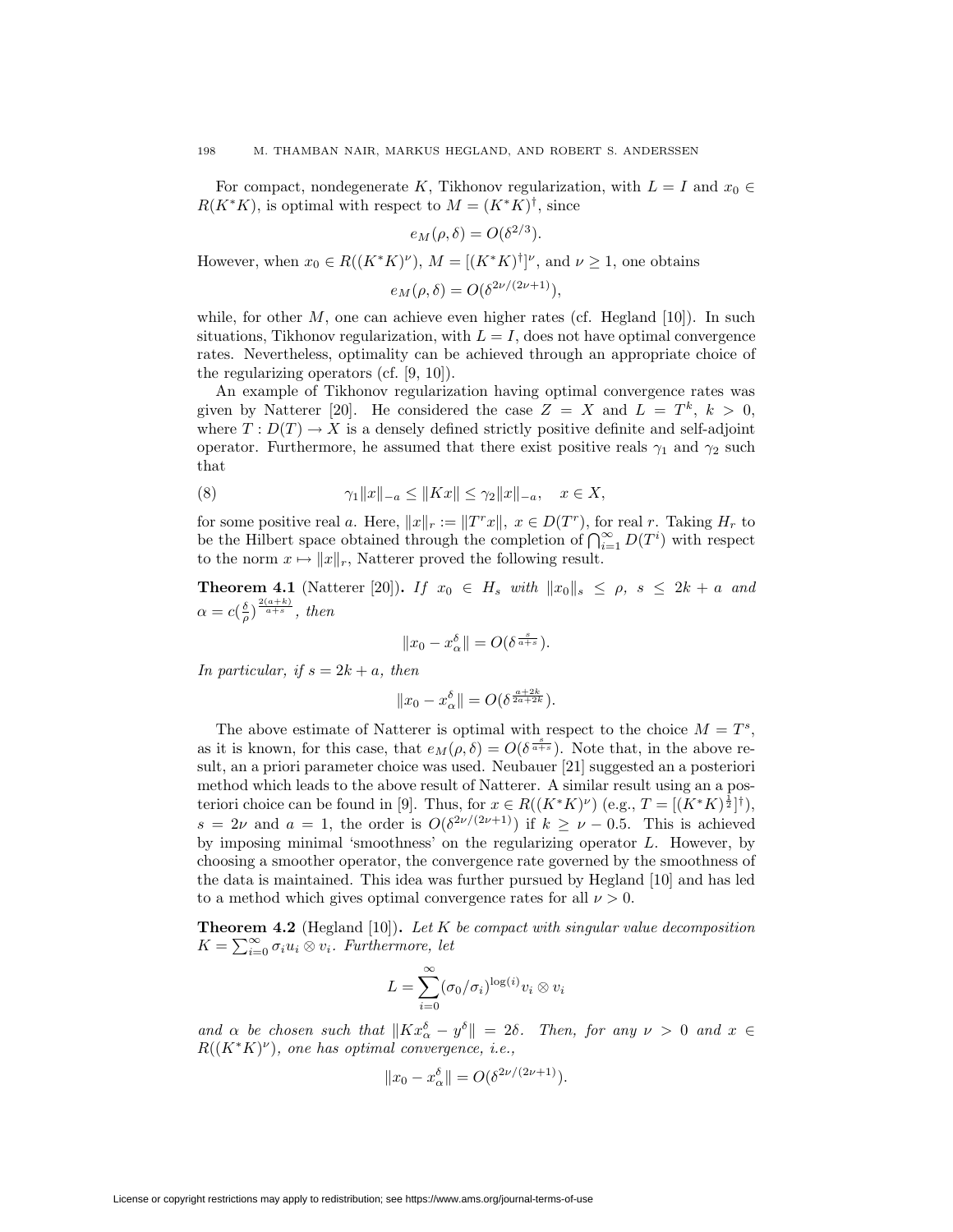In his convergence analysis for  $L = I$ , Schock [23] proved, for his parameter choice (4) with  $p = 4q(q + 1)/(6q + 1)$ , that

$$
||x_0 - x_\alpha^{\delta}|| = O(\delta^{2/(3+0.5q^{-1})})
$$

for  $x_0 \in R(K^*K)$ . This is asymptotically optimal in q.

Recently, it was found by Nair [19] and George and Nair [4, 5] that Schock's parameter choice can actually also give rise to optimal convergence rates.

**Theorem 4.3** (George and Nair  $[4, 5]$ ). For a fixed pair of positive reals p and q, there exists a unique  $\alpha = \alpha(\delta)$  satisfying (4), and we have the following:

- (i)  $\alpha = O(\delta^{\frac{\bar{p}}{q+1}});$
- (ii) if  $y \in R(K)$ ,  $\hat{x} := K^{\dagger}y \in R((K^*K)^{\nu})$ ,  $\nu \geq 0$ , and  $\frac{p}{q+1} \leq \frac{1}{\omega}$  $rac{1}{\omega}$  with  $\omega = \min\{1, \nu + \frac{1}{2}\}$  $\frac{1}{2}$ ,

then

$$
\frac{\delta^p}{\alpha^q} = O(\delta^t), \quad t = \frac{p\omega}{q+1};
$$

(iii) if 
$$
p < 2q + \frac{2q}{2q+1}
$$
, then  

$$
\|\hat{x} - x_{\alpha}^{\delta}\| \to 0 \quad as \quad \delta \to 0;
$$

(iv) if 
$$
y \in R(K)
$$
,  $\hat{x} \in R((K^*K)^{\nu})$ ,  $0 \le \nu \le 1$ , and  

$$
\frac{p}{q+1} \le \min\{\frac{1}{\omega}, \frac{2}{1+(\frac{1-\omega}{q})}\},
$$

then

$$
\|\hat{x} - \hat{x}_{\alpha}^{\delta}\| = O(\delta^{\eta}),
$$

where  $\eta = \min\{\frac{p\nu}{q+1}, 1 - \frac{p}{2(q+1)}(1 + \frac{1-\omega}{q})\}.$ 

In particular, when  $x_0 \in R(K^*K)$  and  $p = 2(q + 1)$ , these authors establish  $||x_{\alpha}^{\delta} - x_0|| = O(\delta^{2/3})$ . Similar results, for other L, are derived below.

For  $K$  and  $L$  satisfying the Locker-Prenter conditions (i), (ii), (iii), Engl and Neubauer [3] considered the discrepancy principle

(9) 
$$
\|(1-\alpha)A^{\sharp}Ax_{\alpha}^{\delta}-A^{\sharp}y^{\delta}\|=\delta^{p}\left(\frac{1-\alpha}{\alpha}\right)^{q}, \quad 0<\alpha<1, \ p>0, \ q>0,
$$

where  $A^{\sharp}$  is as in (7), and proved the following result.

**Theorem 4.4** (Engl and Neubauer [3]). If  $2q \geq p > 0$  and  $y \in D(A^{\dagger})$ , then for  $\delta > 0$  small enough, there exists  $\alpha := \alpha(\delta) \in (0,1)$  such that (9) is satisfied and

$$
||x_0 - x_\alpha^{\delta}||_* \to 0 \quad as \quad \delta \to 0,
$$

where  $x_0 = A^{\dagger} y$ .

Moreover, (a)  $p = \frac{2}{3}(q+1)$ ,  $x_0 \in D(L^*L)$  and  $L^*Lx_0 \in R(K^*K)$  imply (10)  $||x_0 - x_\alpha^{\delta}||_* = O(\delta^{\frac{3}{3}});$ 

(b) 
$$
p = q + 1
$$
,  $x_0 \in D(L^*L)$  and  $L^*Lx_0 \in R(K^*)$  imply  
\n(11)  $||x_0 - x_\alpha^{\delta}||_* = O(\delta^{\frac{1}{2}})$ .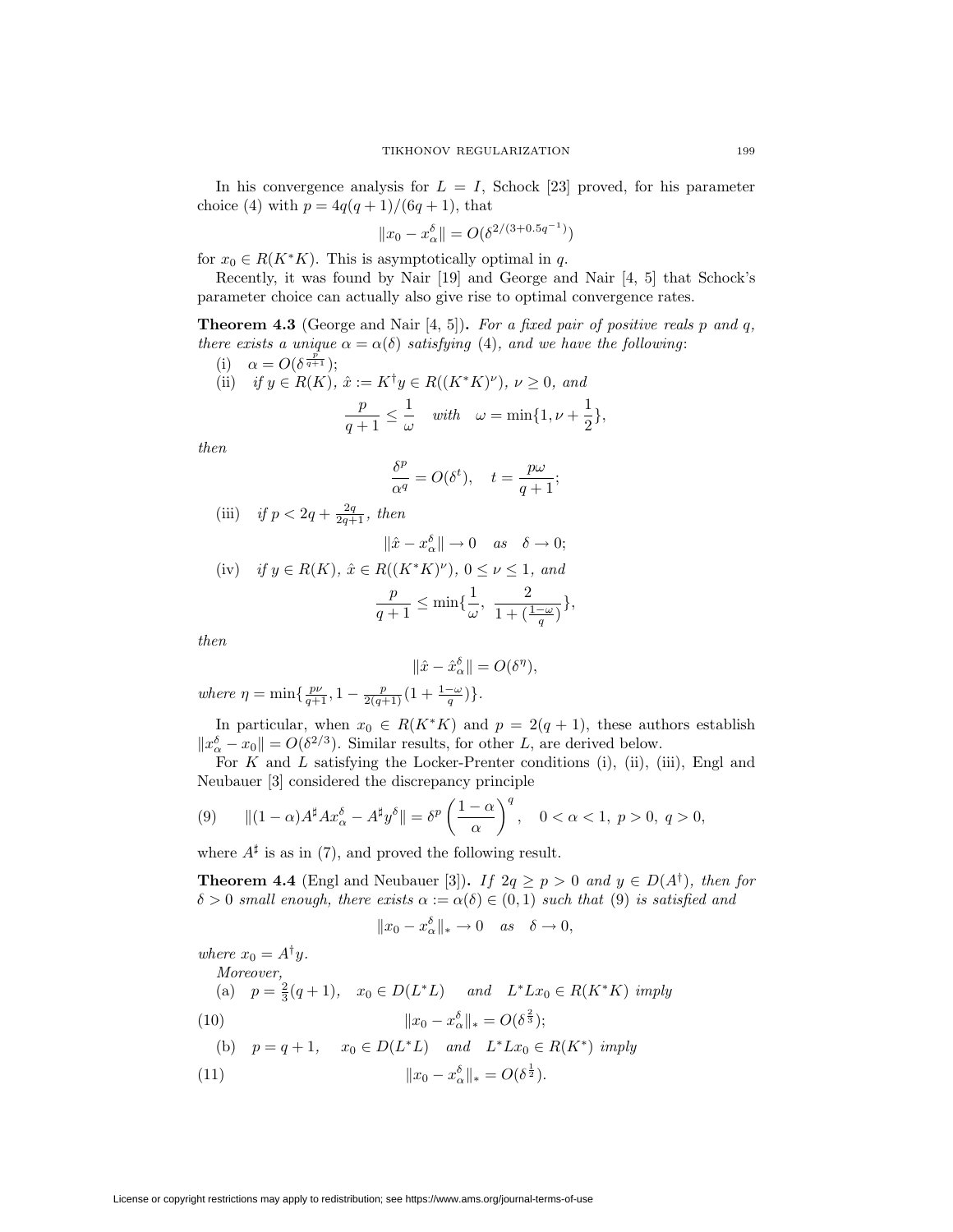Note, in particular, that for  $p = 2$  and  $q = 1$ , and  $L = I$ , these authors obtain the optimal error rate  $O(\delta^{2/3})$  provided  $x_0 \in R(K^*K)$ .

Since, by (6),  $||x_0 - x_\alpha^{\delta}||_* \ge ||x_0 - x_\alpha^{\delta}||$ , it follows that (10) and (11) also yield estimates for the error with respect to the original norm on  $X$ . A natural question which arises is whether one can obtain better estimates for  $||x_0 - x_{\alpha}^{\delta}||$  than the ones provided in (10) and (11). Clearly, convergence in the original norm does not have to be faster than in the norm  $\|\cdot\|_*$ . For example, if  $u_n = \lambda_n u$  for some fixed  $u \in D(L)$ , then this sequence is of order  $O(\lambda_n)$  with respect to both norms.

## 5. Characterization of the trade–off

In this section, it is shown how, in conjunction with a modified form of the parameter choice strategy (4), convergence rates can be improved through the choice of appropriate regularizing operators.

Initially, we observe (cf. [14, Remark 4.6]) that the least squares solution  $x_0 \in S_y$ , minimizing the norm  $x \mapsto ||x||_{*}$ , is exactly the same as the one which minimizes the seminorm  $x \mapsto ||Lx||$ . In fact, since  $Kx = Kx_0$  for every least squares solution  $x \in S_y$ , it follows that

$$
||Kx_0||^2 + ||Lx_0||^2 = ||x_0||_*^2 \le ||Kx||^2 + ||Lx||^2,
$$

and hence,

$$
||Lx_0||^2 \le ||Lx||^2.
$$

Thus, the least squares solution  $x_0$  minimizes the seminorm  $x \mapsto ||Lx||$ . The converse is also true.

The key to understanding the general case is the following argument of Locker and Prenter [14], which reduces the situation to the case  $L = I$ . With  $0 < \alpha < 1$ , let  $x_{\alpha}$  and  $x_{\alpha}^{\delta}$  be the solutions of the equations (2) and (3), respectively. Applying the operator  $(K^*K + L^*L)^{-1}$  to both sides of the equations (2) and (3) yields

$$
(A^{\sharp}A + \beta I)x_{\alpha} = (1 + \beta)A^{\sharp}y
$$

and

(12) 
$$
(A^{\sharp}A + \beta I)x_{\alpha}^{\delta} = (1 + \beta)A^{\sharp}y^{\delta},
$$

respectively, where  $\beta = \frac{\alpha}{1-\alpha}$ ,  $0 < \alpha < 1$ . These equations are the regularized equations for the problem  $Ax = (1 + \beta)y$ ,  $A: X_* \to Y$ , with regularizing operator  $L = I$ , and regularization parameter  $\beta$ . Since  $(1 + \beta)y \rightarrow y$  as  $\beta \rightarrow 0$ , it follows that (using standard arguments as in [6])

$$
||x_0 - x_\alpha||_* \to 0 \quad \text{as} \quad \alpha \to 0
$$

provided  $y \in D(A^{\dagger})$ , and furthermore

$$
||x_{\alpha} - x_{\alpha}^{\delta}||_* \leq (1 + \beta) \frac{\delta}{\sqrt{\beta}}.
$$

By the triangle inequality,

$$
||x_0 - x_\alpha^{\delta}||_* \le ||x_0 - x_\alpha||_* + (1 + \beta) \frac{\delta}{\sqrt{\beta}},
$$

where  $x_0$  is the least squares solution of (1) minimizing the norm  $x \mapsto ||x||_*$ .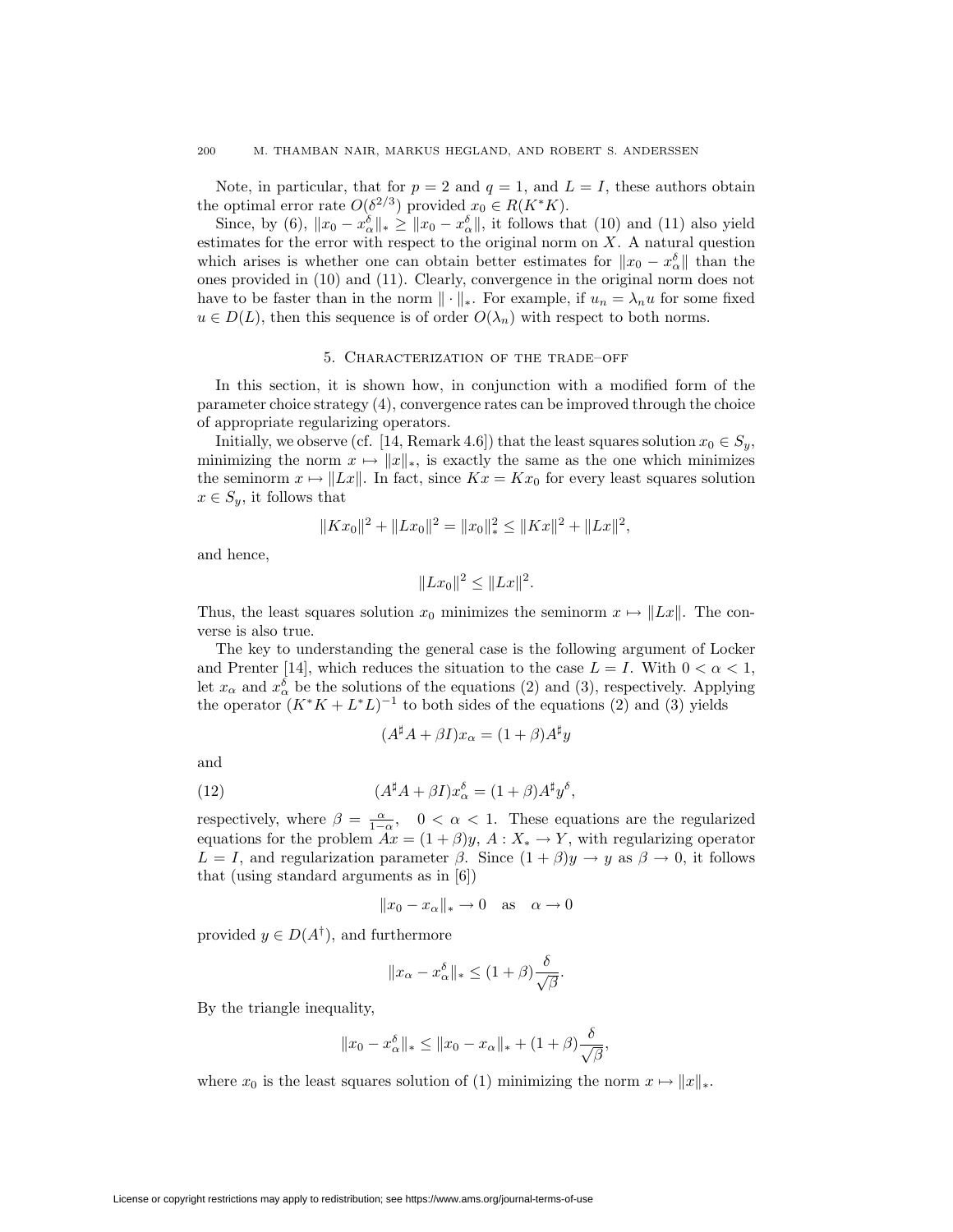We propose that the regularization parameter  $\alpha$  in (3) (or equivalently,  $\beta$  in (12)) be chosen so that the equality

(13) 
$$
\|Kx_{\alpha}^{\delta} - (1+\beta)y^{\delta}\| = \frac{\delta^{p}}{\beta^{q}}
$$

holds for some preassigned  $p > 0$  and  $q > 0$ . The above parameter strategy has properties similar to (9), as established by Engl and Neubauer [3]. Here, however, it is simpler to evaluate.

The following theorem is a generalization of Theorem 4.3 to the case of a general L.

**Theorem 5.1.** For a fixed pair  $(p,q)$  of positive reals and for each  $\delta$  sufficiently small, say  $0 < \delta < \delta_0$ , there exists a unique  $\alpha := \alpha(\delta)$  satisfying (13). Moreover, (i)  $\beta = O(\delta^{\frac{p}{q+1}});$ 

(ii) if 
$$
y \in R(A)
$$
,  $x_0 \in R((A^{\sharp}A)^{\nu})$ ,  $\nu \ge 0$ , and

$$
\frac{p}{q+1} \le \frac{1}{\omega} \quad \text{with} \quad \omega = \min\{1, \nu + \frac{1}{2}\},
$$

then

$$
\frac{\delta^p}{\beta^q} = O(\delta^t), \quad t = \frac{p\omega}{q+1};
$$

(iii) if 
$$
p < 2q + \frac{2q}{2q+1}
$$
, then  
\n
$$
||x_0 - x_\alpha^{\delta}||_* \to 0 \quad as \quad \delta \to 0;
$$
\n(iv) if  $y \in R(A)$ ,  $x_0 \in R((A^{\sharp}A)^{\nu})$ ,  $0 \le \nu \le 1$ , and  
\n
$$
\frac{p}{q+1} \le \min\{\frac{1}{\omega}, \frac{2}{1+(\frac{1-\omega}{q})}\},
$$

then

$$
||x_0 - x_\alpha^{\delta}||_* = O(\delta^{\eta}),
$$

with  $\eta = \min\{\frac{p\nu}{q+1}, 1-\frac{p}{2(q+1)}\left(1+\frac{1-\omega}{q}\right)$  $\Big\}$  and  $\omega = \min\{1, \nu + \frac{1}{2}\}.$ 

*Proof.* The proof proceeds exactly along the same lines as for the case  $L = I$  (cf. Theorem 4.3). 口

Remark. From (7) it follows that

$$
R(A^{\sharp}A) = \{ x \in D(L^*L) : L^*Lx \in R(K^*K) \}
$$

and

(14) 
$$
R(A^{\sharp}) = \{x \in D(L^*L) : L^*Lx \in R(K^*)\},\
$$

so that Theorem 5.1 includes the conclusions of Theorem 4.4 on taking  $\frac{p}{q+1}$  =  $\frac{2}{3}$ ,  $\nu = 1$ , to obtain (10), and  $\frac{p}{q+1} = 1$ ,  $\nu = \frac{1}{2}$ , to obtain (11).

As a consequence, we can now derive the following theorem about the convergence rate in the original norm.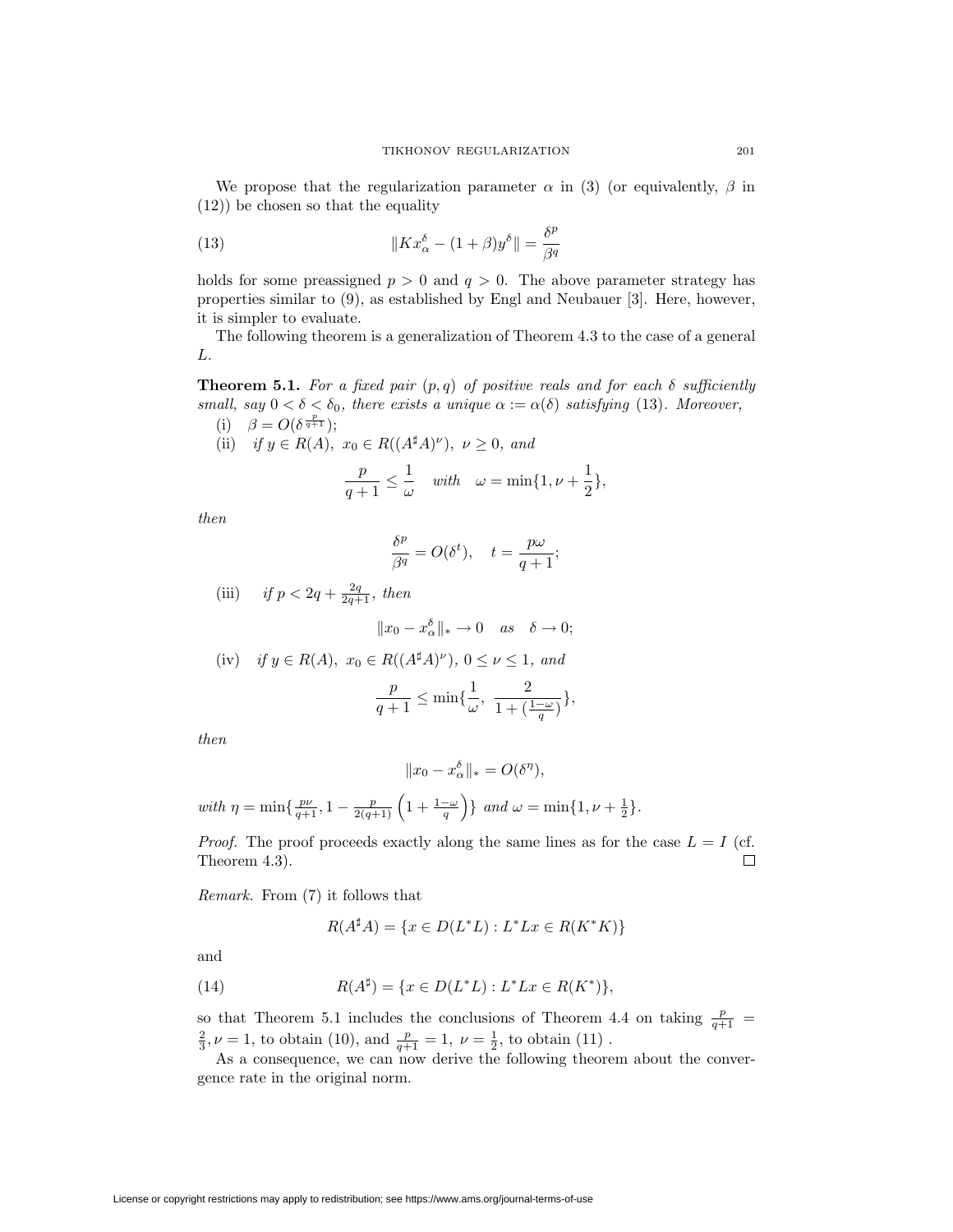**Theorem 5.2.** If  $y \in R(A)$ ,  $x_0 \in R((A^{\sharp}A)^{\nu})$ ,  $0 \leq \nu \leq 1$ ,

$$
\frac{p}{q+1} \le \min\{\frac{1}{\omega}, \frac{2}{1+\frac{1-\omega}{q}}\} \quad with \quad \omega = \min\{1, \nu + \frac{1}{2}\},\
$$

and  $M: D(L) \to Y \times Z$  defined by  $Mx = (Kx, Lx), x \in D(L)$ , then

$$
||x_0 - x_{\alpha}^{\delta}|| \leq c \, e_M(\delta^{\eta}, \delta^t),
$$

where  $\eta = \min\{\frac{p\nu}{q+1}, 1-\frac{p}{2(q+1)}\left(1+\frac{1-\omega}{q}\right)$  $\Big\}, t = \frac{p\omega}{q+1}, \text{ and } c > 0 \text{ is a constant.}$ In particular, if  $p = q + 1$ , then

$$
||x_0 - x_\alpha^{\delta}|| \le c \, e_M(\delta^{1/2}, \delta),
$$

for every  $\nu \geq \frac{1}{2}$ ; and if  $p = \frac{2}{3}(q+1)$ , then

$$
||x_0 - x_\alpha^{\delta}|| \le c \ e_M(\delta^{2/3}, \delta^{2/3})
$$

for  $\nu = 1$ .

*Proof.* By the definition of the norm on the product space  $Y \times Z$ , we have  $||Mx|| =$  $||x||_*$ ,  $x \in D(L)$ . Now, Theorem 5.1 (iv) implies

$$
||M(x_0 - x_{\alpha}^{\delta})|| \leq c \delta^{\eta},
$$

and Theorem 5.1 (i), (ii) imply

(15)  
\n
$$
||K(x_{\alpha}^{\delta} - x_0)|| = ||Kx_{\alpha}^{\delta} - y||
$$
\n
$$
\leq ||Kx_{\alpha}^{\delta} - (1 + \beta)y^{\delta}|| + ||(1 + \beta)y^{\delta} - y||
$$
\n
$$
\leq \frac{\delta^{p}}{\alpha^{q}} + \beta ||y|| + (1 + \beta)\delta||
$$
\n
$$
= O(\delta^{t}).
$$

From these observations, the results follow.

In order to discuss this result further, we need to make some assumptions about the nature of our operators  $K$  and  $L$ . We will apply the interpolation inequality in the framework of Hilbert scales (cf. [13]).

 $\Box$ 

Let  $T: D(L) \to X$  be a densely defined, strictly positive definite and self-adjoint operator on X. The Hilbert scale  $\{X_a\}_{a \in \mathbf{R}}$  is the family of Hilbert spaces, where  $X_a$  is the completion of  $\bigcap_{k=1}^{\infty} D(T^k)$  with respect to the norm  $x \mapsto ||x||_a := ||T^a x||$ , and  $T^a$  is defined using the spectral representation. We note that  $||x|| = ||x||_0$  for all  $x \in X$ .

If  $a \leq b$ , then there is a continuous embedding  $X_b \hookrightarrow X_a$ , and therefore the norm  $\|\cdot\|_a$  is also defined on  $X_b$ . Further, for  $a \leq b \leq c$ , the *interpolation inequality* 

(16) 
$$
||x||_b \le ||x||_a^{\theta} ||x||_c^{1-\theta}, \qquad \theta = \frac{c-b}{c-a},
$$

holds for all  $x \in X_c$  (cf. [13]).

Hilbert scales were used by Natterer [20] in proving Theorem 4.1, and the following result can be viewed as a generalization of his result.

**Theorem 5.3.** Let K and L be such that for some  $a > 0$ ,  $r > 0$ ,  $c_1 > 0$  and  $c_2 > 0$ , the conditions

$$
D(L) \subseteq X_r,
$$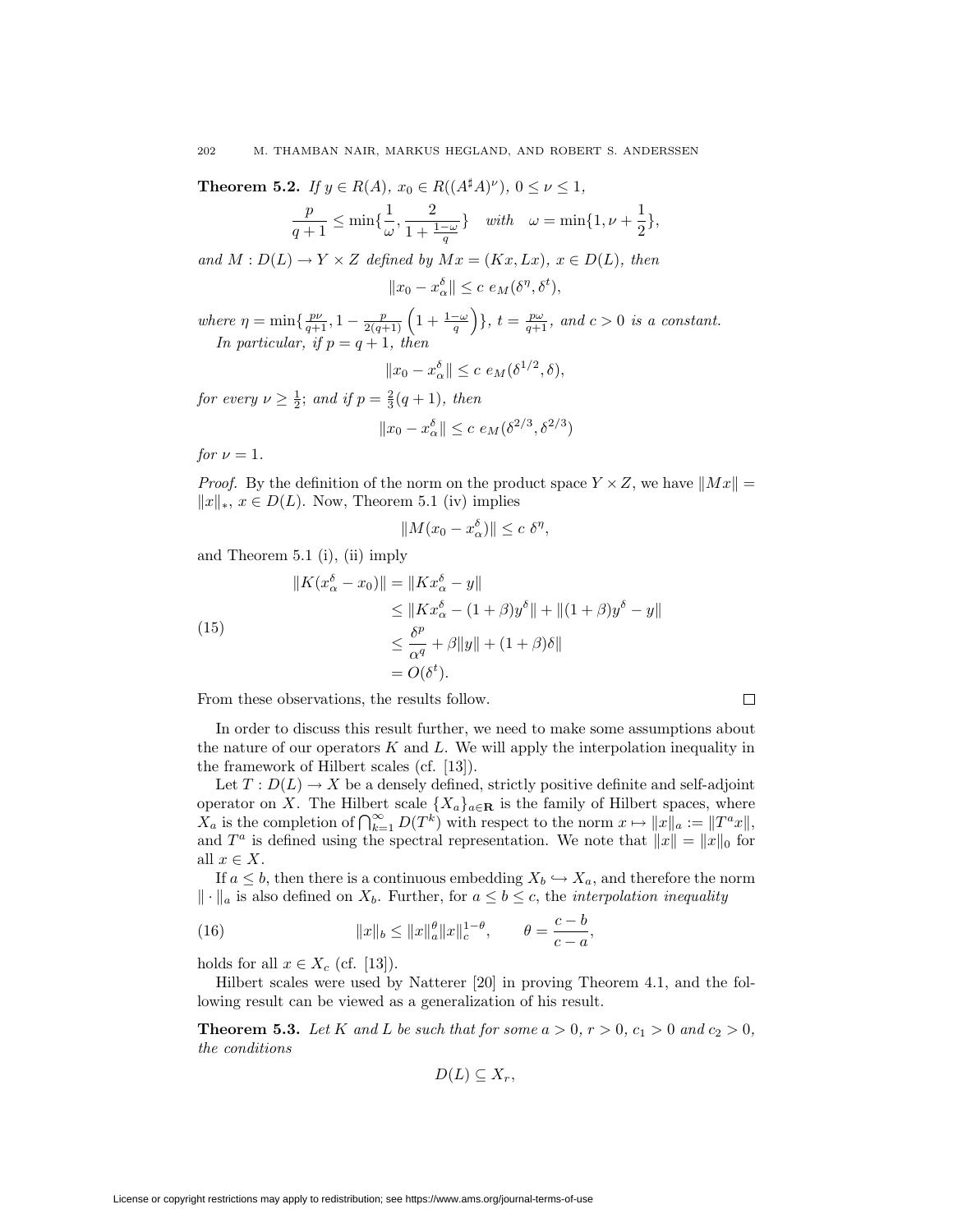$$
||x||_{-a} \le c_1 ||Kx||, \quad x \in X,
$$

and

$$
||x||_r \le c_2 ||x||_*, \quad x \in D(L),
$$

are satisfied. Then, under the assumptions and notations of Theorem 5.2,

$$
||x_0 - x_\alpha^{\delta}|| \leq c_3 \delta^{\ell}, \quad \ell = \frac{rt + a\eta}{r + a},
$$

for some constant  $c_3 > 0$ .

*Proof.* From the interpolation inequality (16) and the conditions on  $K$  and  $L$ , we get

$$
||x|| \le ||x||_{r}^{\frac{a}{r+a}} ||x||_{-a}^{\frac{r}{r+a}}
$$
  

$$
\le c_3 ||x||_{*}^{\frac{a}{r+a}} ||Kx||_{r+a}^{\frac{r}{r+a}}.
$$

Now, Theorem 5.1 (iv) and the relation (15) imply the result.

**Corollary 5.4.** Let  $L = T^k$  for some  $k > 0$  and

$$
||x||_{-a} \le ||Kx||, \quad x \in X,
$$

for some  $a > 0$ . Then, under the assumptions and notations of Theorem 5.2,

$$
||x_0 - x_\alpha^{\delta}|| = O(\delta^{\ell}), \quad \ell = \frac{tk + a\eta}{k + a}.
$$

*Proof.* This follows from Theorem 5.3 on taking  $r = k$ .

# 6. Concluding remarks

6.1. From the definition of  $x_{\alpha}^{\delta}$ , it follows that  $x_{\alpha}^{\delta} \in D(L^*L)$  and  $L^*Lx_{\alpha}^{\delta} \in R(K^*)$ , and thus, using (14), that  $x_{\alpha}^{\delta} \in R(A^{\sharp}) = R((A^{\sharp}A)^{\frac{1}{2}})$ . Therefore, on taking

$$
\tilde{M}: D(\tilde{M}):= R(A^{\sharp}) \to Y \times Z \quad \text{defined by} \quad \tilde{M}x=(Kx,Lx), \ x \in R(A^{\sharp}),
$$

instead of M, and  $\nu = \frac{1}{2}$  in Theorem 5.2, it follows that

$$
||x_0 - x_\alpha^{\delta}|| = O(e_{\tilde{M}}(\delta_0, \delta))
$$

for all  $x_0 \in \tilde{M}$ . This shows that the above method, defined by  $R(y^\delta, \delta) = x_\alpha^\delta$ , is optimal with respect to the operator  $\tilde{M}$ .

6.2. If  $\nu \geq \frac{1}{2}$  in Theorems 5.1 and 5.2, then the maximum value of  $\eta$  is attained when  $\frac{p}{q+1} = \frac{2}{2\nu+1}$ , for which  $\eta$  equals  $\frac{2\nu}{2\nu+1}$ . Consequently, the maximum value of  $\ell$  in Theorem 5.3 is given by

$$
\ell(\nu) = \frac{2}{2\nu + 1} \left( \frac{r + a\nu}{r + a} \right), \frac{1}{2} \leq \nu \leq 1.
$$

It is easily seen that, if  $r \geq \frac{a}{2}$ , then the function  $\nu \mapsto \ell(\nu)$  is decreasing with respect to  $\nu \in [\frac{1}{2}, 1]$ , and

$$
\ell(1/2) = \frac{2r + a}{2(r + a)}, \quad \ell(1) = 2/3.
$$

License or copyright restrictions may apply to redistribution; see https://www.ams.org/journal-terms-of-use

 $\Box$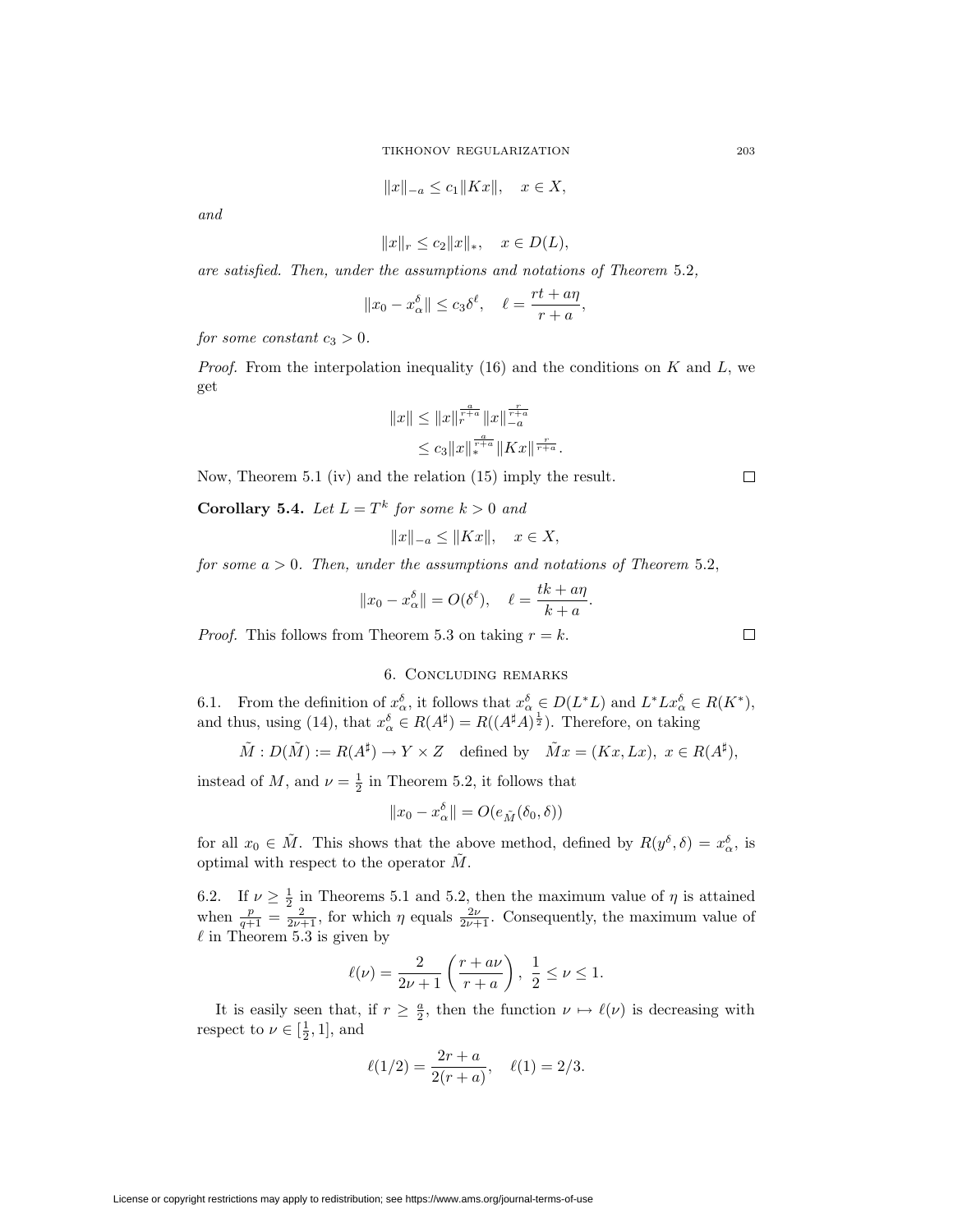Thus, for  $\nu \geq \frac{1}{2}$  and  $r \geq \frac{a}{2}$ , the best rate is obtained when  $\frac{p}{q+1} = 1$ , i.e.,

$$
||x_0 - x_\alpha^{\delta}|| = O(\delta^{\ell}), \quad \ell = \frac{2r + a}{2(r + a)}.
$$

Note that the above convergence rate is independent of  $\nu$ , i.e., large values of  $\nu$ have no effect on the convergence rate unless a different regularizing operator  $L$  is introduced. However, by requiring  $L$  to have appropriate smoothing properties, we get a convergence rate close to  $O(\delta)$ . This is clear from Corollary 5.4 with  $\nu = \frac{1}{2}$ , for then the error estimate is

$$
||x_0 - x_{\alpha}^{\delta}|| = O(\delta^{\frac{2k+a}{2k+2a}}) \approx O(\delta)
$$

for large values of k.

The above rate is the best possible rate of Natterer [20] (cf. Theorem 3.2) obtained using similar assumptions.

If we choose a weaker regularizing operator with  $r \leq \frac{a}{2}$ , we see that the function  $\nu \mapsto \ell(\nu)$  is increasing on  $[\frac{1}{2}, 1]$ , and, in this case, we have  $\ell(\nu) \geq \frac{2r+a}{2(r+a)}, \nu \geq \frac{1}{2}$ , and the best rate possible is  $O(\delta^{2/3})$ , which is attained for  $\nu = 1$  and  $\frac{p}{q+1} = \frac{2}{3}$ . Note that this rate is already obtained for  $r = 0$ ! Thus, for less smooth data, we can end up with lower convergence rates than the ones possible for the case  $L = I$ .

The case of  $\nu \leq \frac{1}{2}$  can also be analyzed in a similar manner by using the function

$$
\nu \mapsto \ell(\nu) := \frac{2}{2\nu + 1 + \frac{1-\omega}{q}} \left( \frac{r\omega + a\nu}{r + a} \right)
$$

with  $\omega = \nu + \frac{1}{2}, \nu \in [0, \frac{1}{2}].$ 

6.3. If  $y \in R(A)$  and no additional regularity is assumed for  $x_0$  (i.e.,  $\nu = 0$ ), then  $\omega = \frac{1}{2}$ , so that the requirement on p and q in Theorems 5.2 and 5.3 is  $\frac{p}{q+1} \le \frac{4q}{2q+1}$ . In this case, taking  $\frac{p}{q+1} = \frac{4q}{2q+1}$ , we have  $\eta = 0$ , and  $t = \frac{2q}{2q+1}$ , so that the results in Theorems 5.2 and 5.3 yield

$$
||x_0 - x_\alpha^{\delta}|| \le c e_M(1, \delta^t), \quad t = \frac{2q}{2q+1},
$$

and

$$
||x_0 - x_\alpha^\delta|| = O(\delta^\ell), \quad \ell = \frac{2qr}{(2q+1)(r+a)},
$$

respectively, whereas the results in Theorems 4.3 and 4.4 yield only

$$
||x_0 - x|| \le ||x_0 - x_\alpha^{\delta}||_* = O(1).
$$

6.4. **Integral equations.** The previous theory is applied to the practical problem of reconstructing solutions of integral equations from measured data. In this case,  $X = Y = L_2[0, 1]$ , while K is a Fredholm integral operator of the first kind,

$$
Kx(s) = \int_0^1 k(s, t)x(t)dt, \quad s \in [0, 1].
$$

Examples include the Laplace transform where  $k(s, t) = e^{-st}$ .

An easily computed regularizer is

$$
L = d^k/dt^k.
$$

For this choice, the theory of Natterer [20] is not applicable to integral operators K where the kernels are smooth like those for the Laplace transform. This is so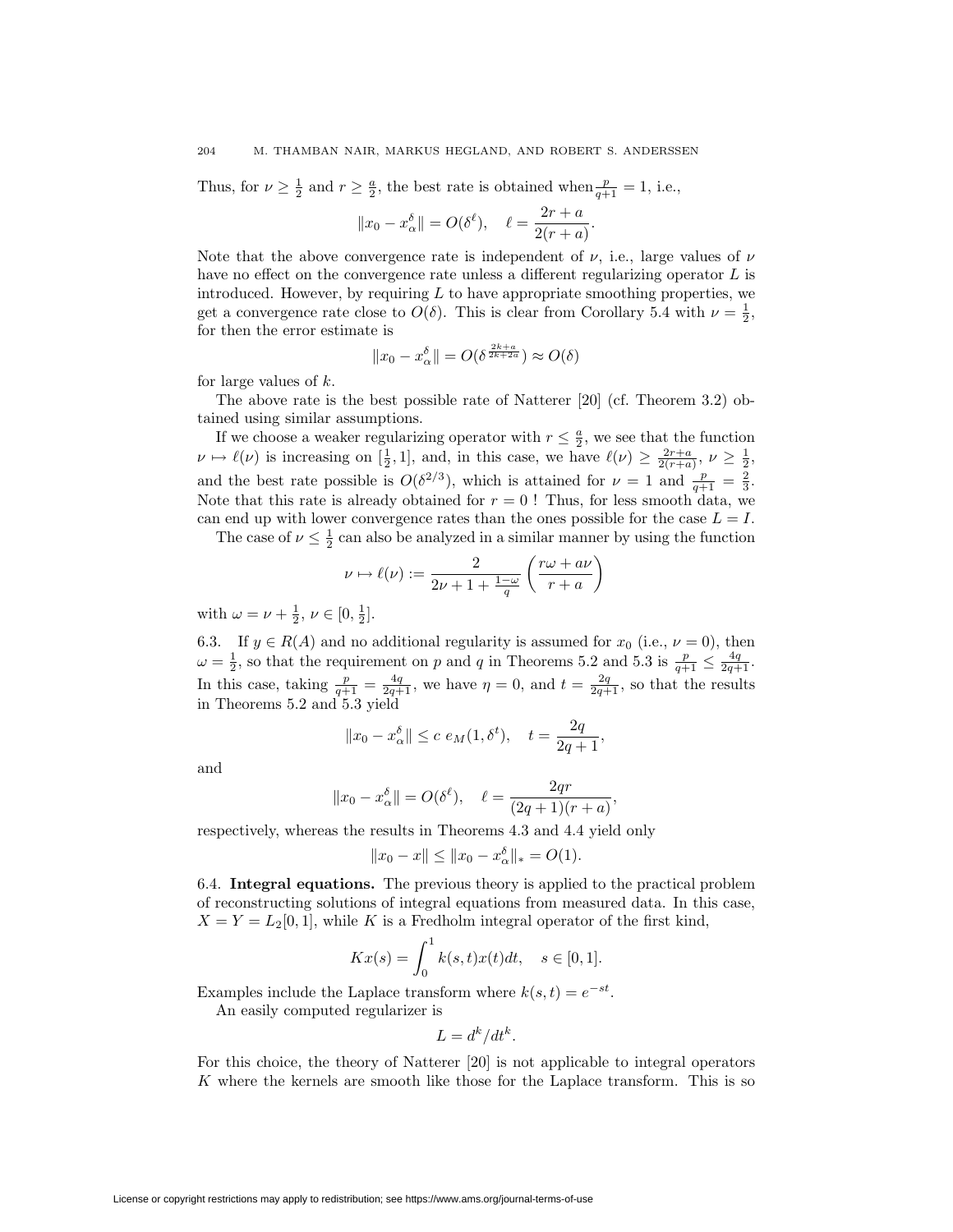because the condition  $\gamma ||x||_{-a} \leq ||Kx||$  (cf. equation (8)) cannot hold for all x in such situations.

Theorem 4.4 is more widely applicable than Natterer's [20] but it gives convergence rates independent of the regularizer L. On the other hand, Theorem 5.2 is also widely applicable, and, in particular, it shows how the choice of the regularizer affects the convergence rates. The errors are expressed in terms of the "best worst-case error"  $e_M$  of the operator  $M = (K, L)$ . It remains to compute  $e_M$  for particular operators. This has been done in [10, 11] for operators satisfying the conditions of Theorem 3.1 in [11].

In [11], the method is applied to three examples: Numerical differentiation, the numerical solution of Abel's integral equation, and the solution of Fredholm integral equations of the first kind with smooth kernels. It is shown how convergence rates very close to  $O(\delta)$  can be achieved. However, in the case of very smooth kernels  $k(s, t)$ , it is also observed in [11] that the choice of differential operators as regularizers can only have a limited effect on convergence. Typically, in such situations, convergence is only improved by a factor  $log(1/\delta)$ , so that other regularizers are required if enhanced performance is required.

## Acknowledgement

This work was carried out during the visit of M.T. Nair to the Centre for Mathematics and its Applications, Australian National University, Canberra (June– December, 1993). The support received is gratefully acknowledged.

#### **REFERENCES**

- 1. F. de Hoog, Review of Fredholm equations of the first kind, In Application and Numerical Solution of Integral Equations, (R.S.Anderssen, F.de Hoog and M.A.Lucas, eds.), Sijthoff & Noordhoff, Alphen aan den Rijn, Germantown, 1980, pp. 119–134. MR **82a:**45002
- 2. H. W. Engl and C.W. Groetsch, eds., Inverse and Ill–Posed Problems, Academic Press, London, 1987. MR **90f:**00004
- 3. H.W. Engl and A. Neubauer, Optimal discrepancy principles for the Tikhonov regularization of integral equations of the first kind, In Constructive Methods for the Practical Treatment of Integral Equations, (G.Hämmerlin and K.-H.Hoffmann, eds.), Birkhäuser, Basel, Boston, Stuttgart, 1985, pp. 120–141. CMP 19:10
- 4. S. George and M.T. Nair, Parameter choice by discrepancy principles for ill–posed problems leading to optimal convergence rates, J. Optim. Theory Appl., **83** (1994), 217–222. MR **95i:**65094
- 5. S. George and M. T. Nair, On a generalized Arcangeli's method for Tikhonov regularization with inexact data, Research Report, CMA–MR 43–93; SMS–88–93, Australian National University, 1993.
- 6. C. W. Groetsch, The Theory of Tikhonov Regularization for Fredholm Equations of the first Kind, Pitman, Boston, 1984. MR **85k:**45020
- 7. C. W. Groetsch, Inverse Problems in the Mathematical Sciences, Vieweg Publishing, Wiesbaden, 1993. MR **94m:**00008
- 8. C. W. Groetsch and J. T. King The saturation phenomena for Tikhonov regularization. J. Austral. Math. Soc. ( Series A) **35** (1983), 254–262. MR **84k:**47011
- 9. M. Hegland, Numerische Lösung von Fredholmschen Integralgleichungen erster Art bei ungenauen Daten. PhD thesis, ETHZ, 1988.
- 10. M. Hegland, An optimal order regularization method which does not use additional smoothness assumptions, SIAM J. Numer. Anal. **29** (1992), 1446–1461. MR **93j:**65090
- 11. M. Hegland, Variable Hilbert Scales and their Interpolation Inequalities with Applications to Tikhonov Regularization, Applicable Anal. **59** (1995), 207–223. CMP 96:09
- 12. T. Kato, Perturbation Theory for Linear Operators, 2nd Edition, Springer–Verlag, Berlin, Heidelberg, New York, 1976. MR **53:**11389